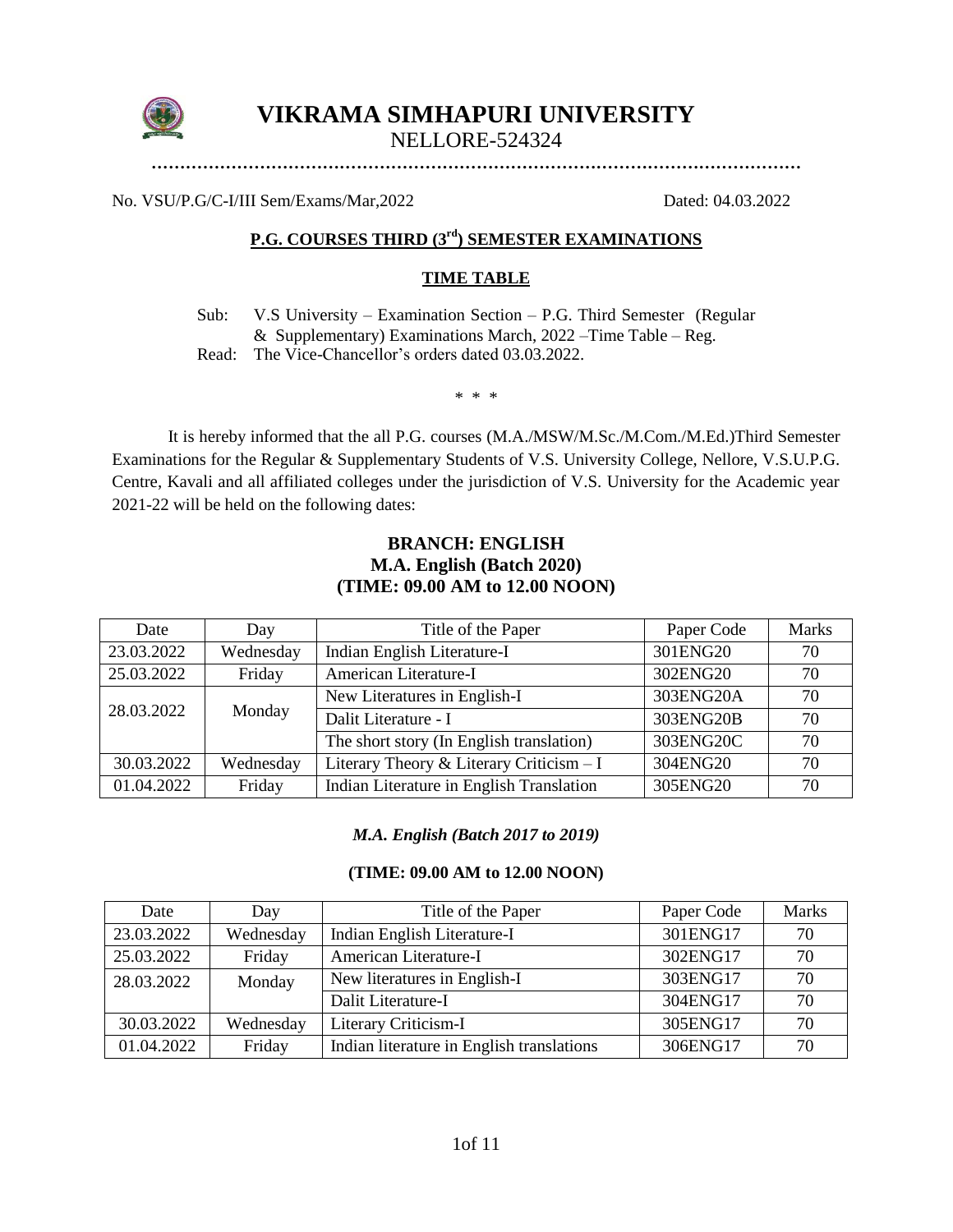## **BRANCH: SOCIAL WORK M.S.W. (Batch 2017 to 2020) (TIME: 09.00 AM to 12.00 NOON)**

| Date       | Day       | Title of the Paper                         | Paper Code | <b>Marks</b> |
|------------|-----------|--------------------------------------------|------------|--------------|
| 23.03.2022 | Wednesday | Population and environmental studies       | 301MSW17   | 70           |
| 25.03.2022 | Friday    | Social work practice in health and mental  | 302MSW17   | 70           |
|            |           | health care settings                       |            |              |
| 28.03.2022 | Monday    | Social work intervention with families and | 303MSW17   | 70           |
|            |           | children                                   |            |              |
| 30.03.2022 | Wednesday | Rural, urban and tribal community          | 304MSW17   | 70           |
| 01.04.2022 | Friday    | Social work in industry                    | 305MSW17   | 70           |

# **BRANCH: TELUGU M.A. Telugu (Batch 2020) (TIME: 09.00 AM to 12.00 NOON)**

| Date       | Day       | Title of the Paper                  | Paper Code | <b>Marks</b> |
|------------|-----------|-------------------------------------|------------|--------------|
| 23.03.2022 | Wednesday | Telugu Literary Criticism           | 301TEL20   | 70           |
| 25.03.2022 | Friday    | Telugu Culture                      | 302TEL20   | 70           |
| 28.03.2022 | Monday    | Telugu Journalism                   | 303TEL20   | 70           |
| 30.03.2022 | Wednesday | <b>Regional Literature</b>          | 304TEL20   | 70           |
| 01.04.2022 |           | Fiction Novel, Short story          | 305TEL20A  | 70           |
|            | Friday    | Modern Telugu Language<br>305TEL20B |            | 70           |
|            |           | Structure                           |            |              |

# **M.A. Telugu (Batch 2017 to 2019) (TIME: 09.00 AM to 12.00 NOON)**

| Date       | Day       | Title of the Paper         | Paper Code | <b>Marks</b> |
|------------|-----------|----------------------------|------------|--------------|
| 23.03.2022 | Wednesday | Telugu literary criticism  | 301TEL17   | 70           |
| 25.03.2022 | Friday    | Telugu culture             | 302TEL17   | 70           |
| 28.03.2022 | Monday    | Telugu journalism          | 303TEL17   | 70           |
| 30.03.2022 | Wednesday | Regional literature        | 304TEL17   | 70           |
| 01.04.2022 | Friday    | Fiction novel, short story | 305TEL17   | 70           |
|            |           | Translation                | 306TEL17   | 70           |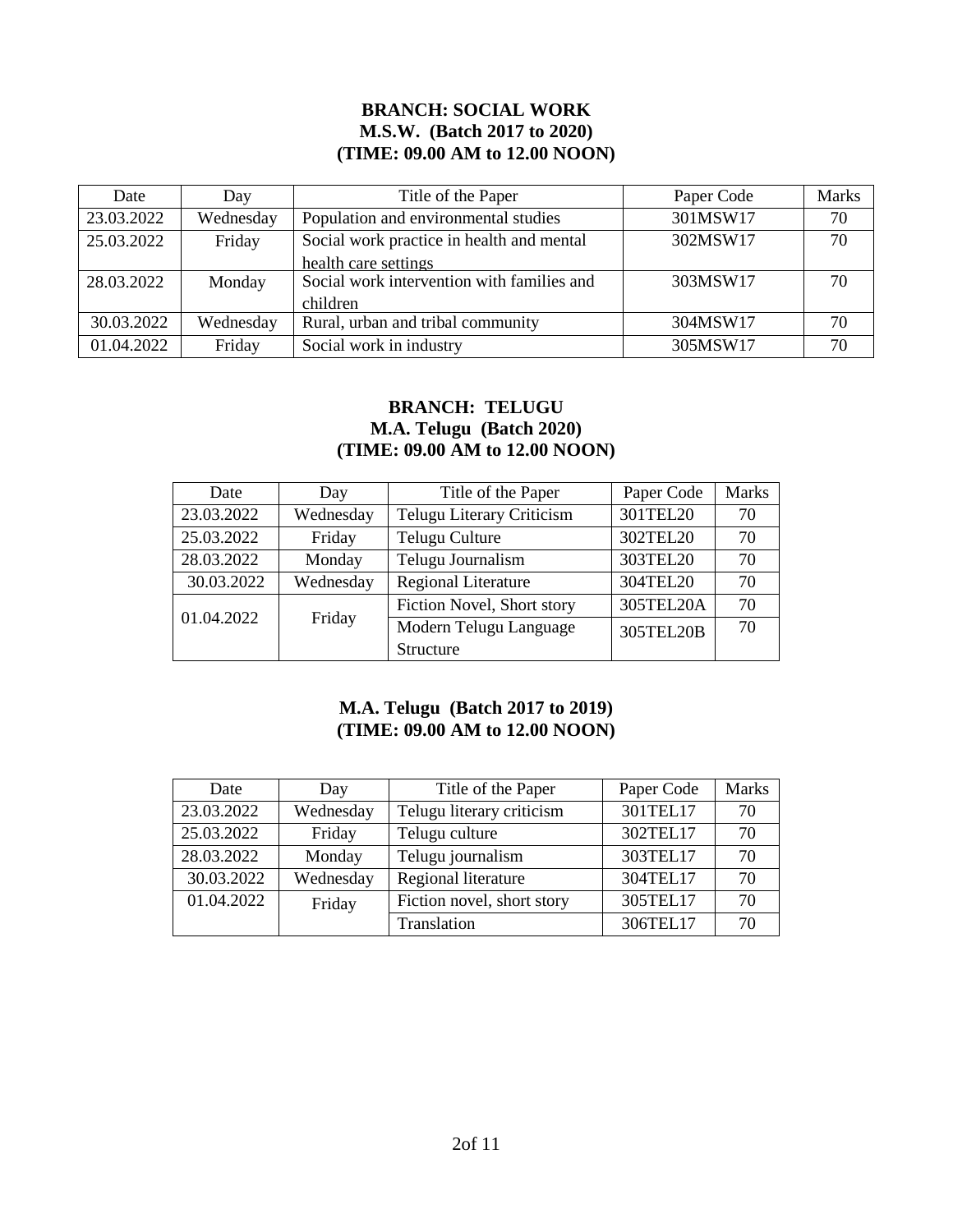## **BRANCH: ECONOMICS M.A. Economics (Batch 2020) (TIME: 09.00 AM to 12.00 NOON)**

| Date       | Day       | Title of the Paper                        | Paper Code | <b>Marks</b> |
|------------|-----------|-------------------------------------------|------------|--------------|
| 23.03.2022 | Wednesday | International trade: Theory and Policy    | 301ECO20   | 70           |
| 25.03.2022 | Friday    | <b>Rural Development</b>                  | 302ECO20   | 70           |
| 28.03.2022 | Monday    | <b>Public Economics</b>                   | 303ECO20   | 70           |
|            | Wednesday | <b>Financial Institutions and Markets</b> | 304ECO20A  | 70           |
| 30.03.2022 |           | Demography                                | 304ECO20B  | 70           |
|            |           | <b>Research Methodology</b>               | 304ECO20C  | 70           |
| 01.04.2022 |           | <b>Agricultural Economics</b>             | 305ECO20A  | 70           |
|            | Friday    | <b>Industrial Economics</b>               | 305ECO20B  | 70           |
|            |           | Economics of Information Technology       | 305ECO20C  | 70           |

#### **M.A. Economics (Batch 2017 to 2019) (TIME: 09.00 AM to 12.00 NOON)**

| Date       | Day       | Title of the Paper                      | Paper Code | <b>Marks</b> |
|------------|-----------|-----------------------------------------|------------|--------------|
| 23.03.2022 | Wednesday | Economics of growth and development     | 301ECO17   | 70           |
| 25.03.2022 | Friday    | Indian Economy                          | 302ECO17   | 70           |
| 28.03.2022 | Monday    | International Trade: Theory and policy  | 303ECO17   | 70           |
| 30.03.2022 | Wednesday | <b>Agricultural Economics</b>           | 304ECO17   | 70           |
| 01.04.2022 |           | Financial institutions and markets      | 305ECO17   | 70           |
|            | Friday    | Economics of Human Resource Development | 306ECO17   | 70           |

# **BRANCH: POLITICAL SCIENCE M.A. Political Science (Batch 2018 to 2020) (TIME: 09.00 AM to 12.00 NOON)**

| Date       | Day       | Title of the Paper               | Paper Code | <b>Marks</b> |
|------------|-----------|----------------------------------|------------|--------------|
| 23.03.2022 | Wednesday | <b>Modern Political Analysis</b> | 301POL18   | 70           |
| 25.03.2022 | Friday    | <b>International Relations</b>   | 302POL18   | 70           |
| 28.03.2022 | Monday    | <b>Comparative Politics</b>      | 303POL18   | 70           |
| 30.03.2022 | Wednesday | <b>Indian Political System</b>   | 304POL18   | 70           |
| 01.04.2022 | Friday    | Human Rights                     | 305POL18   | 70           |
|            |           | Social Movements in India        | 306POL18   | 70           |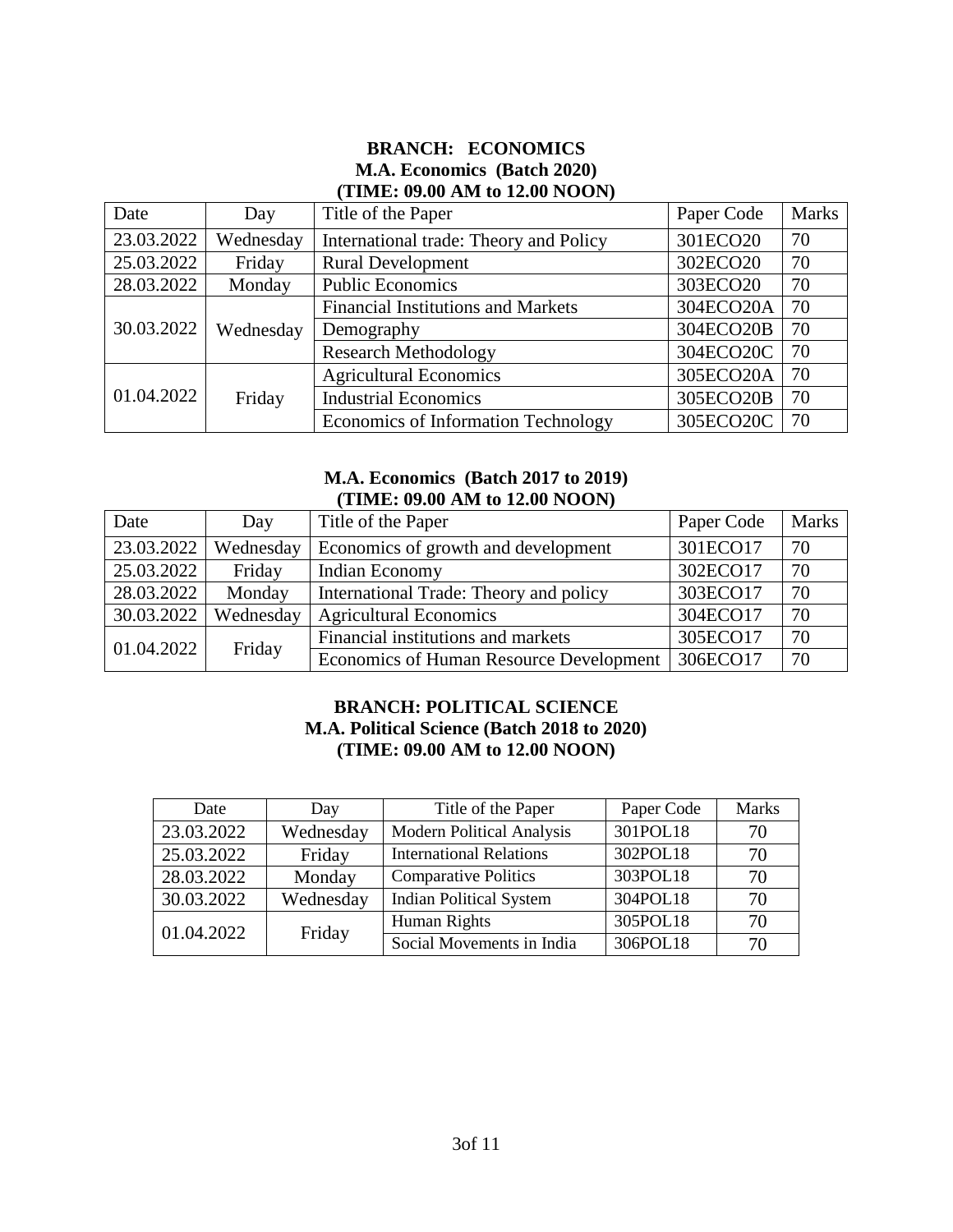|            | <b>THME: 09.00 AM to 12.00 NOON)</b> |                                          |            |              |  |  |
|------------|--------------------------------------|------------------------------------------|------------|--------------|--|--|
| Date       | Day                                  | Title of the Paper                       | Paper Code | <b>Marks</b> |  |  |
| 23.03.2022 | Wednesday                            | <b>Comparative Public Administration</b> | 301PUB18   | 70           |  |  |
| 25.03.2022 | Friday                               | Public Administration in India           | 302PUB18   | 70           |  |  |
| 28.03.2022 | Monday                               | Human Resource Management                | 303PUB18   | 70           |  |  |
| 30.03.2022 | Wednesday                            | Local Governments in India with          | 304PUB18   | 70           |  |  |
|            |                                      | Special reference to A.P.                |            |              |  |  |
| 01.04.2022 |                                      | <b>Rural Development Administration</b>  | 305PUB18   | 70           |  |  |
|            | Friday                               | <b>Personnel Administration</b>          | 306PUB18   | 70           |  |  |

# **BRANCH: PUBLIC ADMINISTRATION M.A. Public Administration (Batch 2018 to 2020) (TIME: 09.00 AM to 12.00 NOON)**

## **BRANCH: STATISTICS M.Sc. Statistics (Batch 2020) (TIME: 09.00 AM to 12.00 NOON)**

| Date       | Day       | Title of the Paper                 | Paper Code | <b>Marks</b> |
|------------|-----------|------------------------------------|------------|--------------|
| 23.03.2022 | Wednesday | Econometrics                       | 301STA20   | 70           |
| 25.03.2022 | Friday    | Design of experiments              | 302STA20   | 70           |
| 28.03.2022 | Monday    | Reliability                        | 303STA20   | 70           |
| 30.03.2022 | Wednesday | Operations Research $-I$           | 304STA20   | 70           |
| 01.04.2022 | Friday    | Demography and Official statistics | 305STA20   | 70           |

# **M.Sc. Statistics (Batch 2019) (TIME: 09.00 AM to 12.00 NOON)**

| Date       | Day       | Title of the Paper                     | Paper Code | <b>Marks</b> |
|------------|-----------|----------------------------------------|------------|--------------|
| 23.03.2022 | Wednesday | Econometrics                           | 301STA19   | 70           |
| 25.03.2022 | Friday    | Design of experiments                  | 302STA19   | 70           |
| 28.03.2022 | Monday    | <b>Operations Research - I</b>         | 303STA19   | 70           |
|            |           | Bio-statistics                         | 304STA19   | 70           |
| 30.03.2022 | Wednesday | Computer programming and data analysis | 305STA19   | 70           |
|            |           | using spss                             |            |              |

# **BRANCH: COMMERCE M.Com. (Batch 2017 to 2020) (TIME: 09.00 AM to 12.00 NOON)**

| THME. 02.00 AIM to 12.00 HOOTH |           |                                       |            |              |  |
|--------------------------------|-----------|---------------------------------------|------------|--------------|--|
| Date                           | Day       | Title of the Paper                    | Paper Code | <b>Marks</b> |  |
| 23.03.2022                     | Wednesday | Personality development & soft skills | 301MCOM17  | 70           |  |
| 25.03.2022                     | Friday    | Security analysis and portfolio       | 302MCOM17  | 70           |  |
|                                |           | management                            |            |              |  |
| 28.03.2022                     | Monday    | Accounting for managerial decisions   | 303MCOM17  | 70           |  |
| 30.03.2022                     | Wednesday | Financial markets and services        | 304MCOM17  | 70           |  |
| 01.04.2022                     |           | Mergers and acquisitions              | 305MCOM17  | 70           |  |
|                                | Friday    | Advertising and sales promotion       | 306MCOM17  | 70           |  |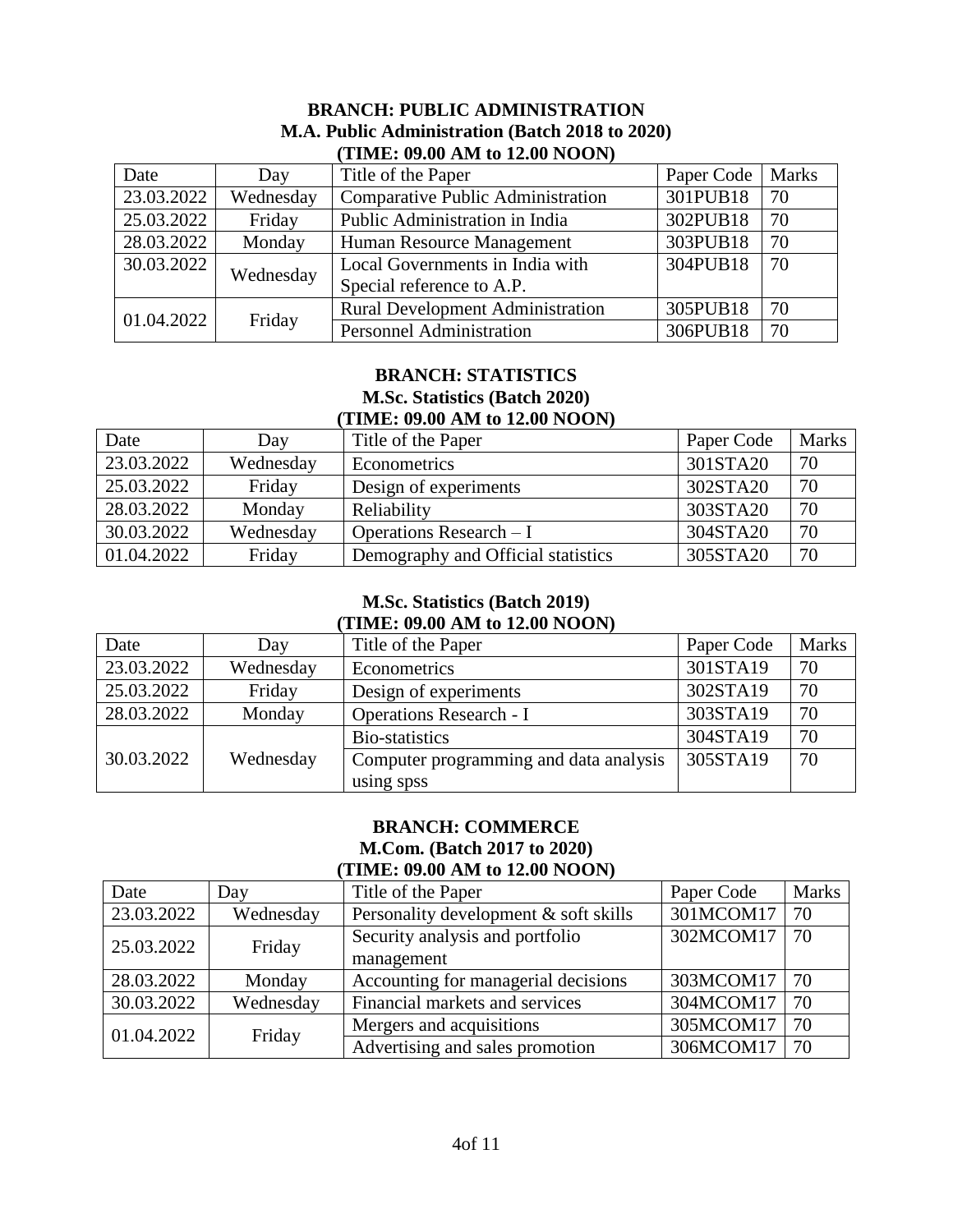| $\overline{1}$ . The contract of $\overline{1}$ , $\overline{1}$ , $\overline{1}$ , $\overline{1}$ , $\overline{1}$ , $\overline{1}$ , $\overline{1}$ , $\overline{1}$ , $\overline{1}$ , $\overline{1}$ , $\overline{1}$ , $\overline{1}$ , $\overline{1}$ , $\overline{1}$ , $\overline{1}$ , $\overline{1}$ , $\overline{1}$ , $\overline{1}$ |           |                                     |            |              |  |  |
|--------------------------------------------------------------------------------------------------------------------------------------------------------------------------------------------------------------------------------------------------------------------------------------------------------------------------------------------------|-----------|-------------------------------------|------------|--------------|--|--|
| Date                                                                                                                                                                                                                                                                                                                                             | Day       | Title of the Paper                  | Paper Code | <b>Marks</b> |  |  |
| 23.03.2022                                                                                                                                                                                                                                                                                                                                       | Wednesday | Principles and practices of banking | 301MBF17   | 70           |  |  |
| 25.03.2022                                                                                                                                                                                                                                                                                                                                       | Friday    | Electronic banking                  | 302MBF17   | 70           |  |  |
| 28.03.2022                                                                                                                                                                                                                                                                                                                                       | Monday    | Financial markets and institutions  | 303MBF17   | 70           |  |  |
| 30.03.2022                                                                                                                                                                                                                                                                                                                                       | Wednesday | International bank management       | 304MBF17   | 70           |  |  |
| 01.04.2022                                                                                                                                                                                                                                                                                                                                       |           | Risk management in banks            | 305MBF17   | 70           |  |  |
|                                                                                                                                                                                                                                                                                                                                                  | Friday    | Mergers and acquisitions            | 306MBF17   | 70           |  |  |

## **M.Com (Banking & Finance) (Batch 2017 to 2020) (TIME: 09.00 AM to 12.00 NOON)**

# **M.Com. (Financial Management) (Batch 2017 to 2020) (TIME: 09.00 AM to 12.00 NOON)**

| Date       | Day       | Title of the Paper                            | Paper Code | <b>Marks</b> |
|------------|-----------|-----------------------------------------------|------------|--------------|
| 23.03.2022 | Wednesday | Accounting for managerial decisions           | 301MFM17   | 70           |
| 25.03.2022 | Friday    | International financial management            | 302MFM17   | 70           |
| 28.03.2022 | Monday    | Financial markets and institutions            | 303MFM17   | 70           |
| 30.03.2022 | Wednesday | Security analysis and portfolio<br>management | 304MFM17   | 70           |
| 01.04.2022 |           | Mergers and acquisitions                      | 305MFM17   | 70           |
|            | Friday    | Security market operations                    | 306MFM17   | 70           |

# *BRANCH***:** *EDUCATION M.Ed. (CBCS) – for all batches* **(TIME: 09.00 AM to 12.00 NOON)**

| Date       | Day       | Title of the Paper                          | Paper Code | <b>Marks</b> |
|------------|-----------|---------------------------------------------|------------|--------------|
| 23.03.2022 | Wednesday | Guidance and Counseling                     | 319011     | 70           |
| 25.03.2022 | Friday    | Information and Communication<br>Technology | 319021     | 70           |
| 28.03.2022 | Monday    | <b>Elementary Education</b>                 | 319031     | 70           |
|            |           | <b>Secondary Education</b>                  | 319071     | 70           |
| 30.03.2022 | Wednesday | <b>Adult and Continuing Education</b>       | 319061     | 70           |
|            |           | <b>Special Education</b>                    | 319081     | 70           |
| 01.04.2022 | Friday    | Psychology and Life                         | 319101     | 70           |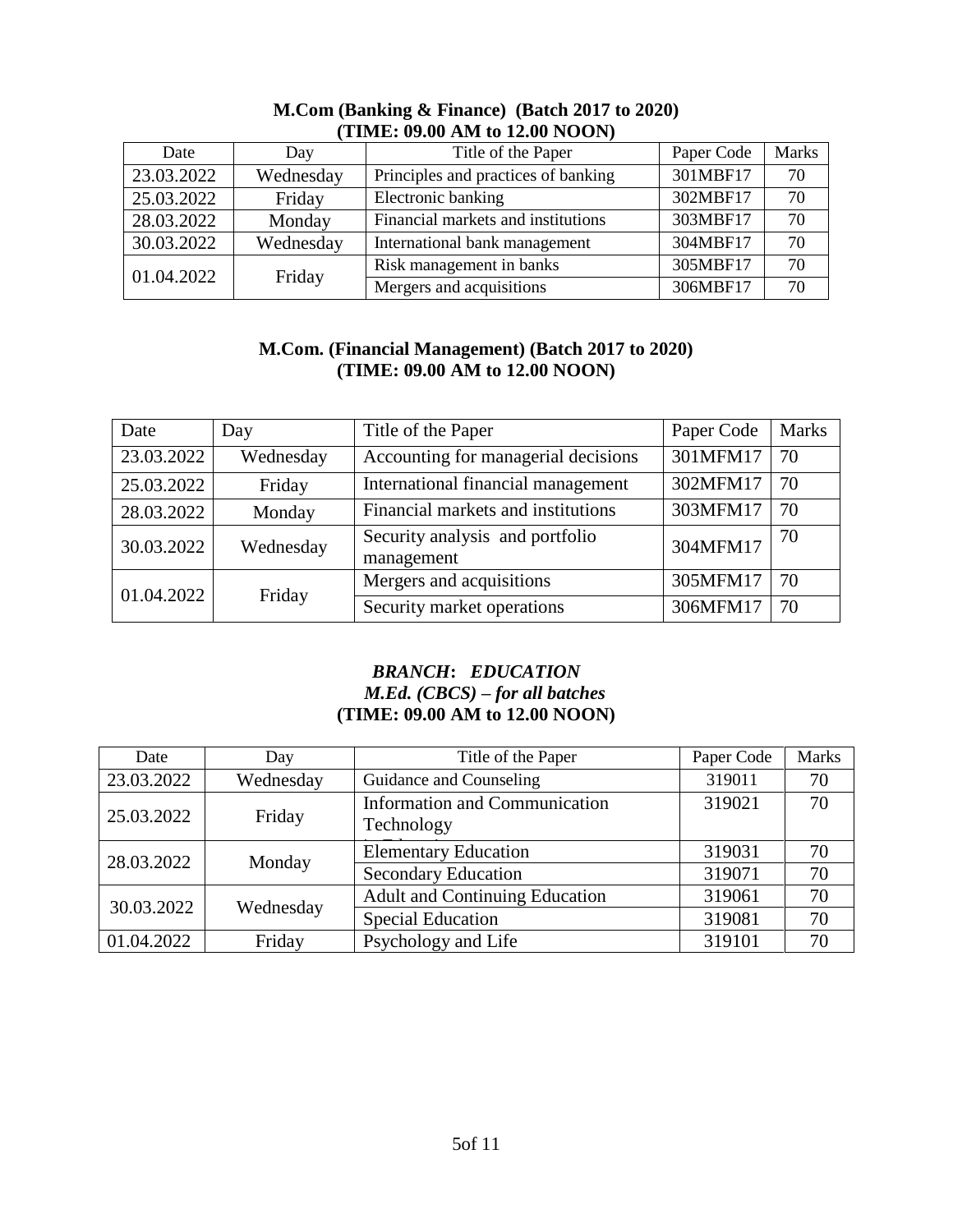| (TIME: 09.00 AM to 12.00 NOON) |           |                                   |            |              |  |  |
|--------------------------------|-----------|-----------------------------------|------------|--------------|--|--|
| Date                           | Day       | Title of the Paper                | Paper Code | <b>Marks</b> |  |  |
| 23.03.2022                     | Wednesday | Principles of Continuum mechanics | 301APM20   | 100          |  |  |
| 25.03.2022                     | Friday    | <b>Functional Analysis</b>        | 302APM20   | 100          |  |  |
| 28.03.2022                     | Monday    | <b>Differential Geometry</b>      | 303APM20   | 100          |  |  |
|                                |           | Number Theory                     | 304APM20   | 100          |  |  |
|                                | Wednesday | C-programming and Data            | 305APM20   | 100          |  |  |
| 30.03.2022                     |           | structures                        |            |              |  |  |
|                                |           | <b>Mathematical Methods</b>       | 307APM20   | 100          |  |  |
|                                |           | <b>Classical Mechanics</b>        | 306APM20   | 100          |  |  |
| 01.04.2022                     | Friday    | <b>Mathematical Modeling</b>      | 308APM20   | 100          |  |  |
|                                |           | Internet and HTML                 | 309APM20   | 100          |  |  |

## **BRANCH: APPLIED MATHEMATICS M.Sc. Applied Mathematics (Batch 2020) (TIME: 09.00 AM to 12.00 NOON)**

#### **M.Sc. Applied Mathematics (Batch 2017 to 2019) (TIME: 09.00 AM to 12.00 NOON)**

| Date       | Day       | Title of the Paper           | Paper Code | <b>Marks</b> |
|------------|-----------|------------------------------|------------|--------------|
| 23.03.2022 | Wednesday | <b>Continuum Mechanics</b>   | 301APM17   | 80           |
| 25.03.2022 | Friday    | <b>Functional Analysis</b>   | 302APM17   | 80           |
| 28.03.2022 | Monday    | <b>Differential Geometry</b> | 303APM17   | 80           |
|            |           | Number Theory                | 304APM17   | 80           |
| 30.03.2022 | Wednesday | Cryptography                 | 305APM17   | 80           |
|            |           | <b>Mathematical Methods</b>  | 308APM17   | 80           |
|            |           | <b>Classical Mechanics</b>   | 306APM17   | 80           |
| 01.04.2022 | Friday    | <b>Mathematical Modeling</b> | 307APM17   | 80           |
|            |           | Internet and HTML            | 309APM17   | 80           |

#### **BRANCH: MATHEMATICS M.Sc. Mathematics (Batch 2020) (TIME: 09.00 AM to 12.00 NOON)**

| Date       | Day       | Title of the Paper                | Paper Code | <b>Marks</b> |
|------------|-----------|-----------------------------------|------------|--------------|
| 23.03.2022 | Wednesday | Linear algebra                    | 301MAT20   | 100          |
| 25.03.2022 | Friday    | Functional analysis               | 302MAT20   | 100          |
| 28.03.2022 | Monday    | Differential geometry             | 303MAT20   | 100          |
|            | Wednesday | Number theory                     | 304MAT20   | 100          |
| 30.03.2022 |           | C-programming and data structures | 305MAT20   | 100          |
|            |           | Non commutative rings             | 308MAT20   | 100          |
| 01.04.2022 |           | <b>Classical mechanics</b>        | 306MAT20   | 100          |
|            | Friday    | Algebraic topology                | 307MAT20   | 100          |
|            |           | Internet and HTML                 | 309MAT20   | 100          |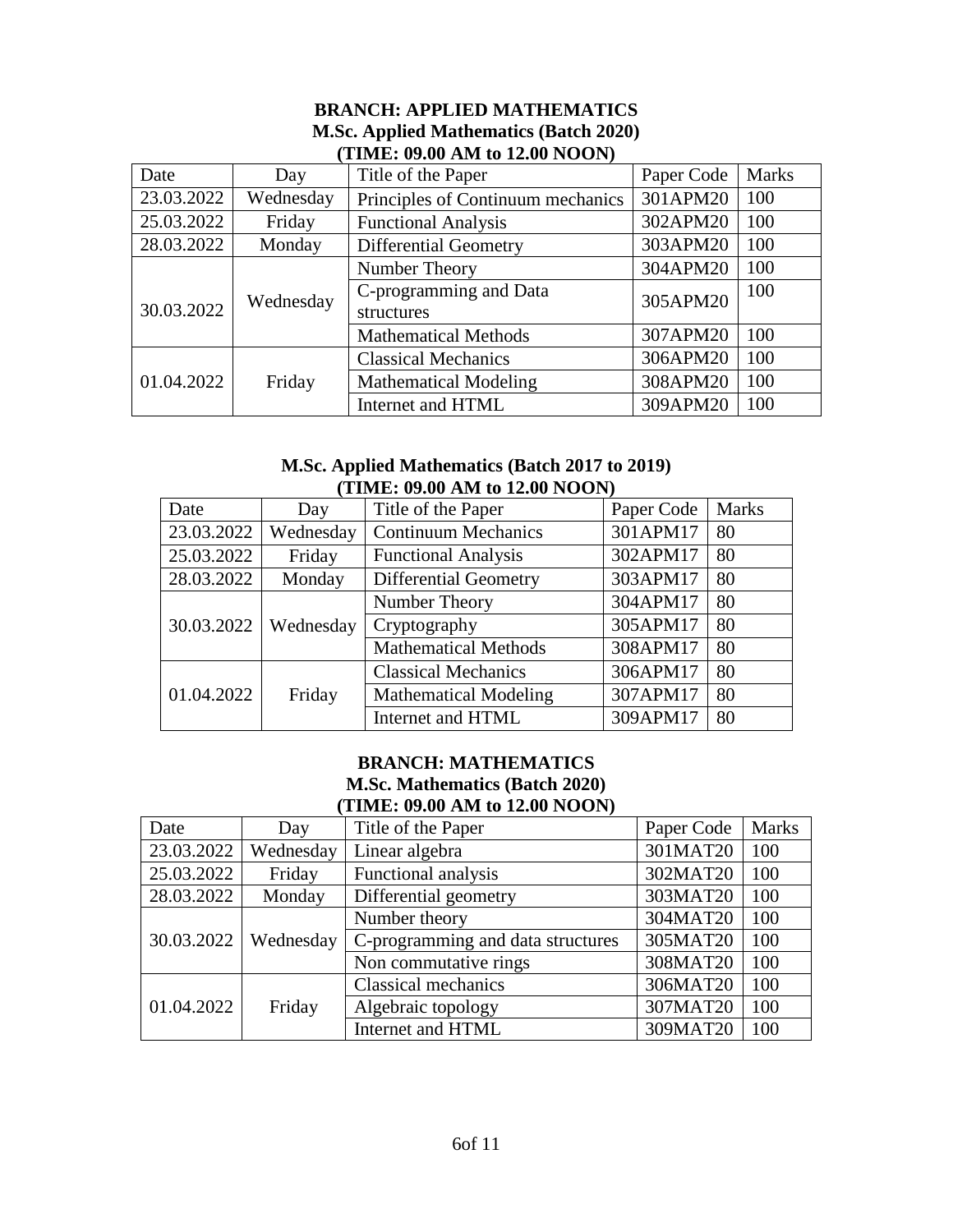| Date       | Day       | Title of the Paper           | Paper Code | <b>Marks</b> |  |
|------------|-----------|------------------------------|------------|--------------|--|
| 23.03.2022 | Wednesday | Commutative Algebra          | 301MAT17   | 80           |  |
| 25.03.2022 | Friday    | <b>Functional Analysis</b>   | 302MAT17   | 80           |  |
| 28.03.2022 | Monday    | <b>Differential Geometry</b> | 303MAT17   | 80           |  |
|            | Wednesday | Number Theory                | 304MAT17   | 80           |  |
| 30.03.2022 |           | Cryptography                 | 305MAT17   | 80           |  |
|            |           | Non commutative rings        | 308MAT17   | 80           |  |
| 01.04.2022 | Friday    | <b>Classical Mechanics</b>   | 306MAT17   | 80           |  |
|            |           | Algebraic Topology           | 307MAT17   | 80           |  |
|            |           | Internet and HTML            | 309MAT17   | 80           |  |

#### **M.Sc. Mathematics (Batch 2017 to 2019) (TIME: 09.00 AM to 12.00 NOON)**

#### **BRANCH: CHEMISTRY M.sc. Analytical Chemistry (Batch 2019 & 2020) (TIME: 09.00 AM to 12.00 NOON)**

| Date       | Day      | Title of the Paper                    | Paper Code | <b>Marks</b> |
|------------|----------|---------------------------------------|------------|--------------|
| 24.03.2022 | Thursday | Fundamentals of analytical chemistry  | 301ACHE19  | 70           |
| 26.03.2022 | Saturday | Quality assurance and quality control | 302ACHE19  | 70           |
| 29.03.2022 | Tuesday  | Analytical spectroscopy               | 303ACHE19  | 70           |
| 31.03.2022 | Thursday | Instrumental methods of analysis      | 304ACHE19  | 70           |

# **M.Sc. Organic Chemistry (Batch 2020) (TIME: 09.00 AM to 12.00 NOON)**

| Date       | Day      | Title of the Paper                        | Paper Code | Marks |
|------------|----------|-------------------------------------------|------------|-------|
| 24.03.2022 | Thursday | Organic synthesis $-I$                    | 301CHE20   | 70    |
| 26.03.2022 | Saturday | Organic synthesis $-$ II                  | 302CHE20   | 70    |
| 29.03.2022 | Tuesday  | Bioinorganic and physical chemistry       | 303CHE20   | 70    |
| 31.03.2022 | Thursday | Organic spectroscopy and its applications | 304CHE20   | 70    |

# **M.Sc. Organic Chemistry (Batch 2017 to 2019) (TIME: 09.00 AM to 12.00 NOON)**

| Date       | Day      | Title of the Paper                        | Paper Code | <b>Marks</b> |  |
|------------|----------|-------------------------------------------|------------|--------------|--|
| 24.03.2022 | Thursday | Organic synthesis $-I$                    | 301CHE17   | 70           |  |
| 26.03.2022 | Saturday | Organic synthesis $-$ II                  | 302CHE17   | 70           |  |
| 29.03.2022 | Tuesday  | Bioinorganic and physical chemistry       | 303CHE17   | 70           |  |
| 31.03.2022 | Thursday | Organic spectroscopy and its applications | 304CHE17   | 70           |  |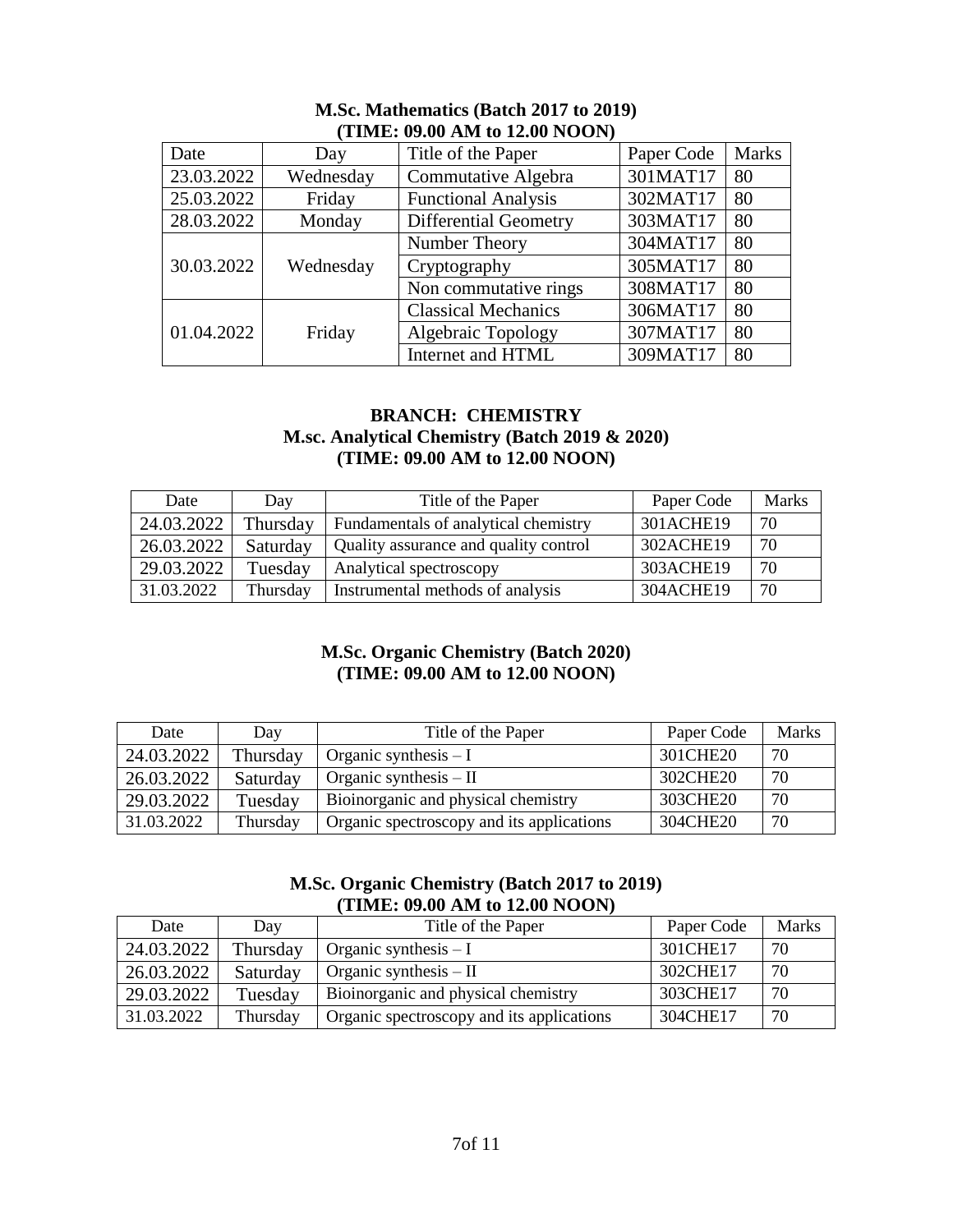## **BRANCH: MARINE BIOLOGY M.Sc. Marine Biology (Batch 2020) (TIME: 09.00 AM to 12.00 NOON)**

| Date       | Day      | Title of the Paper                 | Paper Code | <b>Marks</b> |
|------------|----------|------------------------------------|------------|--------------|
| 24.03.2022 | Thursday | Coastal aquaculture                | 301MAR20   | 70           |
| 26.03.2022 | Saturday | Pollution and toxicology           | 302MAR20   | 70           |
| 29.03.2022 | Tuesday  | Fish nutrition and feed technology | 303MAR20   | 70           |
| 31.03.2022 | Thursday | Fish processing technology         | 304MAR20A  | 70           |
|            |          | Coastal and marine biodiversity    | 304MAR20B  | 70           |

## **BRANCH: BIOTECHNOLOGY M.Sc. Biotechnology (Batch 2020) (TIME: 09.00 AM to 12.00 NOON)**

| Date       | Day      | Title of the Paper                     | Paper Code | <b>Marks</b> |
|------------|----------|----------------------------------------|------------|--------------|
| 24.03.2022 | Thursday | Genetic Engineering                    | 301BIT20   | 70           |
| 26.03.2022 | Saturday | 'Omics' Biotechnology                  | 302BIT20   | 70           |
|            | Tuesday  | Animal Biotechnology                   | 303BIT20A  | 70           |
| 29.03.2022 |          | Bioprocess Engineering & Technology    | 303BIT20B  | 70           |
| 31.03.2022 | Thursday | <b>Plant Biotechnology</b>             | 304BIT20A  | 70           |
|            |          | Food Biotechnology                     | 304BIT20B  | 70           |
| 04.04.2022 | Monday   | Emerging Technologies in Biotechnology | 305BIT20   | 70           |

#### **BRANCH: COMPUTER SCIENCE M.Sc. Computer Science (Batch 2020) (TIME: 09.00 AM to 12.00 NOON)**

| Date       | Day      | Title of the Paper              | Paper Code                       | <b>Marks</b> |    |
|------------|----------|---------------------------------|----------------------------------|--------------|----|
| 24.03.2022 | Thursday | Artificial Intelligence         | 301CS20                          | 70           |    |
| 26.03.2022 | Saturday | Web Technologies                | 302CS20                          | 70           |    |
| 29.03.2022 | Tuesday  | Programming using PHP           | 303CS20                          | 70           |    |
| 31.03.2022 |          | Thursday                        | <b>Advanced Java Programming</b> | 304CS20A     | 70 |
|            |          |                                 | $C \#$ Programming               | 304CS20B     | 70 |
|            |          | <b>Software Testing</b>         | 304CS20C                         | 70           |    |
| 04.04.2022 | Monday   | Data mining & Data warehousing  | 305CS20A                         | 70           |    |
|            |          | Cryptography & Network security | 305CS20B                         | 70           |    |
|            |          | Computer graphics               | 305CS20C                         | 70           |    |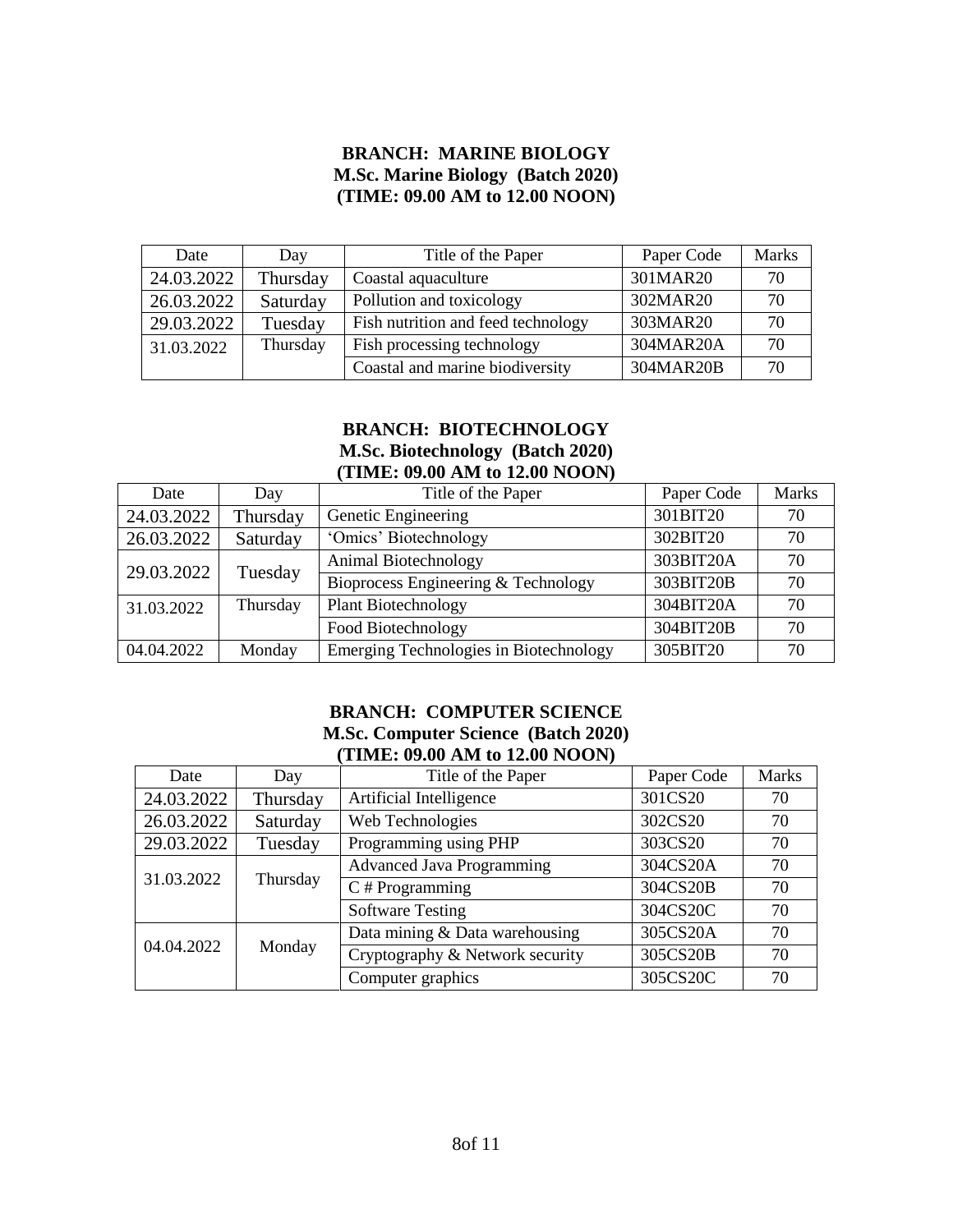| Date       | Day      | Title of the Paper              | Paper Code | <b>Marks</b> |
|------------|----------|---------------------------------|------------|--------------|
| 24.03.2022 | Thursday | Artificial intelligence         | 301CS17    | 70           |
| 26.03.2022 | Saturday | Web technologies                | 302CS17    | 70           |
| 29.03.2022 | Tuesday  | Computer graphics               | 303CS17    | 70           |
|            |          | Advanced java programming       | 304CS17    | 70           |
| 31.03.2022 | Thursday | Dot (.) Net technologies        | 305CS17    | 70           |
|            |          | Programming using PHP           | 306CS17    | 70           |
|            |          | Software testing                | 307CS17    | 70           |
|            |          | Advanced database management    | 308CS17    | 70           |
| 04.04.2022 | Monday   | Data mining & data warehousing  | 309CS17    | 70           |
|            |          | Cryptography & network security | 310CS17    | 70           |
|            |          | Multimedia                      | 311CS17    | 70           |

#### **M.Sc. Computer Science (Batch 2017 to 2019) (TIME: 09.00 AM to 12.00 NOON)**

# **BRANCH: MICROBIOLOGY**

## **M.Sc. Microbiology – (Batch 2020) (TIME: 09.00 AM to 12.00 NOON)**

| Date       | Day      | Title of the Paper                      | Paper Code | <b>Marks</b> |
|------------|----------|-----------------------------------------|------------|--------------|
| 24.03.2022 | Thursday | Genetic Engineering                     | 301MIC20   | 70           |
| 26.03.2022 | Saturday | 'Omics' Microbiology                    | 302MIC20   | 70           |
| 29.03.2022 | Tuesday  | Industrial Microbiology & Bioprocessing | 303MIC20A  | 70           |
|            |          | Dairy Microbiology                      | 303MIC20B  | 70           |
| 31.03.2022 | Thursday | <b>Agricultural Microbiology</b>        | 304MIC20A  | 70           |
|            |          | Food Microbiology                       | 304MIC20B  | 70           |
| 04.04.2022 | Monday   | <b>Emerging Technologies in Biology</b> | 305MIC20   | 70           |

#### **BRANCH: PHYSICS M.Sc. Physics (Batch 2017 to 2020) (TIME: 09.00 AM to 12.00 NOON)**

| Date       | Day      | Title of the Paper               | Paper Code | <b>Marks</b> |
|------------|----------|----------------------------------|------------|--------------|
| 24.03.2022 | Thursday | Quantum mechanics $-I$           | 301PHY17   | 70           |
| 26.03.2022 | Saturday | Nuclear and particle physics     | 302PHY17   | 70           |
| 29.03.2022 | Tuesday  | Physics of semiconductor devices | 303PHY17   | 70           |
|            | Thursday | Applied spectroscopy $-I$        | 304PHY17   | 70           |
| 31.03.2022 |          | Condensed matter physics -I      | 305PHY17   | 70           |
|            |          | Electronics – Embedded systems   | 306PHY17   | 70           |
|            |          | Photonics - I                    | 307PHY17   | 70           |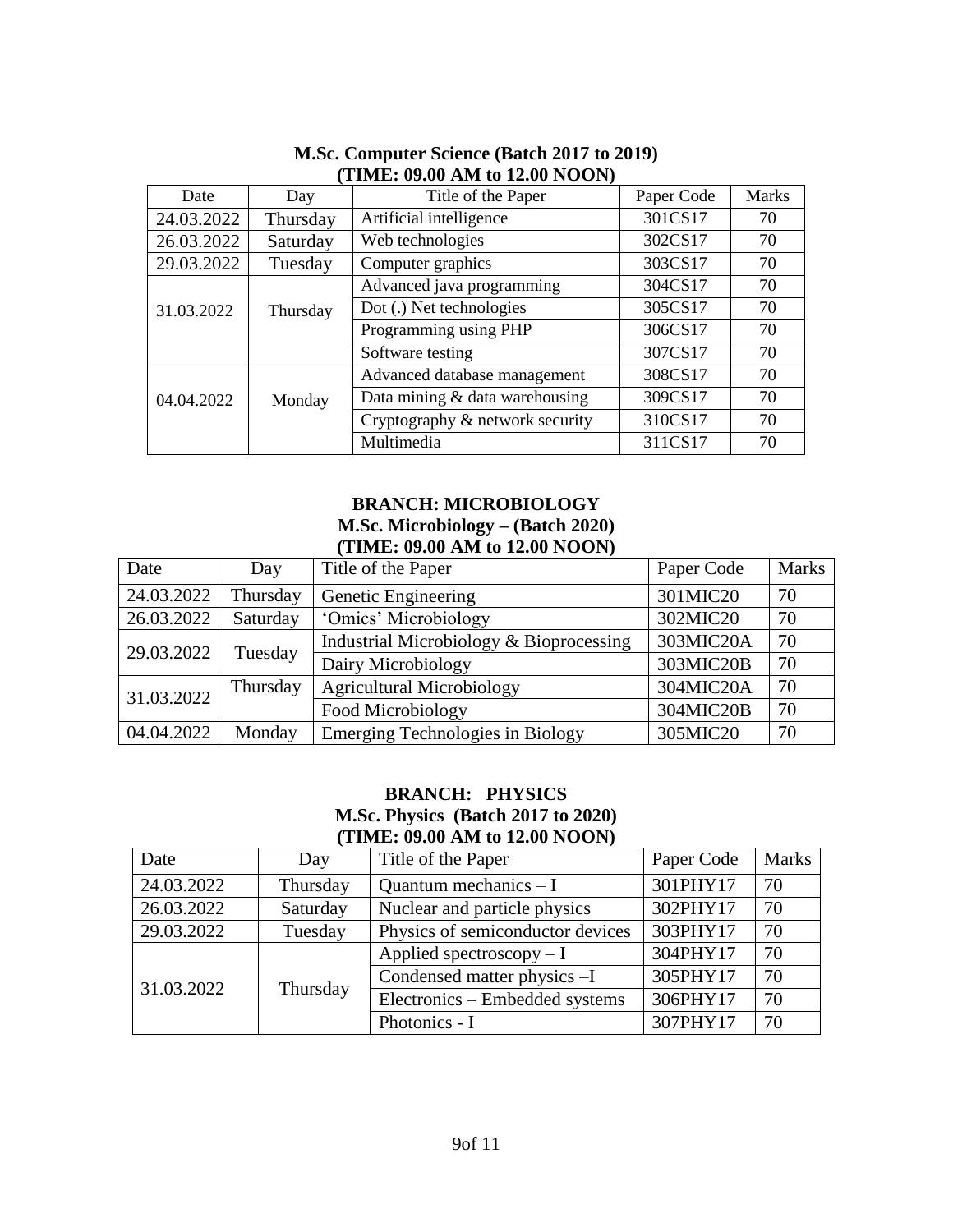#### **BRANCH: ZOOLOGY M.Sc. Zoology (Batch 2020) (TIME: 09.00 AM to 12.00 NOON)**

| Date       | Day      | Title of the Paper                    | Paper Code | <b>Marks</b> |
|------------|----------|---------------------------------------|------------|--------------|
| 24.03.2022 | Thursday | Environmental Biology & Biodiversity  | 301ZOO20   | 70           |
|            |          | Conservation                          |            |              |
| 26.03.2022 | Saturday | <b>Enzymology and Metabolism</b>      | 302ZOO20   | 70           |
| 29.03.2022 | Tuesday  | Animal Biotechnology and Microbiology | 303ZOO20   | 70           |
| 31.03.2022 | Thursday | Aquaculture                           | 304ZOO20A  | 70           |
|            |          | Animal Husbandry and Dairy Technology | 304ZOO20B  | 70           |

#### **M.Sc. Zoology (Batch 2019) (TIME: 09.00 AM to 12.00 NOON)**

| Date       | Day      | Title of the Paper                     | Paper Code | <b>Marks</b> |
|------------|----------|----------------------------------------|------------|--------------|
| 24.03.2022 | Thursday | Environmental biology and biodiversity | 301ZOO19   | 70           |
|            |          | Conservation                           |            |              |
| 26.03.2022 | Saturday | <b>Enzymology and Metabolism</b>       | 302ZOO19   | 70           |
| 29.03.2022 | Tuesday  | Animal Biotechnology and Microbiology  | 303ZOO19   | 70           |
| 31.03.2022 | Thursday | Aquaculture and Economic Zoology       | 304ZOO19   | 70           |

#### **BRANCH: BOTANY M.Sc. Botany (Batch 2020) (TIME: 09.00 AM to 12.00 NOON)**

| Date       | Day      | Title of the Paper                   | Paper Code | <b>Marks</b> |
|------------|----------|--------------------------------------|------------|--------------|
| 24.03.2022 | Thursday | Plant Physiology and<br>Metabolism   | 301BOT20   | 70           |
| 26.03.2022 | Saturday | <b>Plant Reproduction</b>            | 302BOT20   | 70           |
| 29.03.2022 | Tuesday  | <b>Plant Ecology</b>                 | 303BOT20   | 70           |
| 31.03.2022 | Thursday | <b>Biodiversity and Conservation</b> | 304BOT20   | 70           |
| 04.04.2022 | Monday   | <b>Plant Resource Utilization</b>    | 305BOT20   | 70           |

# **M.Sc. Botany (Batch 2017 to 2019) (TIME: 09.00 AM to 12.00 NOON)**

| Date       | Day      | Title of the Paper        | Paper Code | <b>Marks</b> |
|------------|----------|---------------------------|------------|--------------|
| 24.03.2022 | Thursday | <b>Plant Development</b>  | 041430102  | 70           |
| 26.03.2022 | Saturday | <b>Plant Reproduction</b> | 041430202  | 70           |
| 29.03.2022 | Tuesday  | <b>Plant Ecology</b>      | 041430302  | 70           |
| 31.03.2022 | Thursday | <b>Bio-Diversity And</b>  | 041430402  | 70           |
|            |          | Conservation              |            |              |